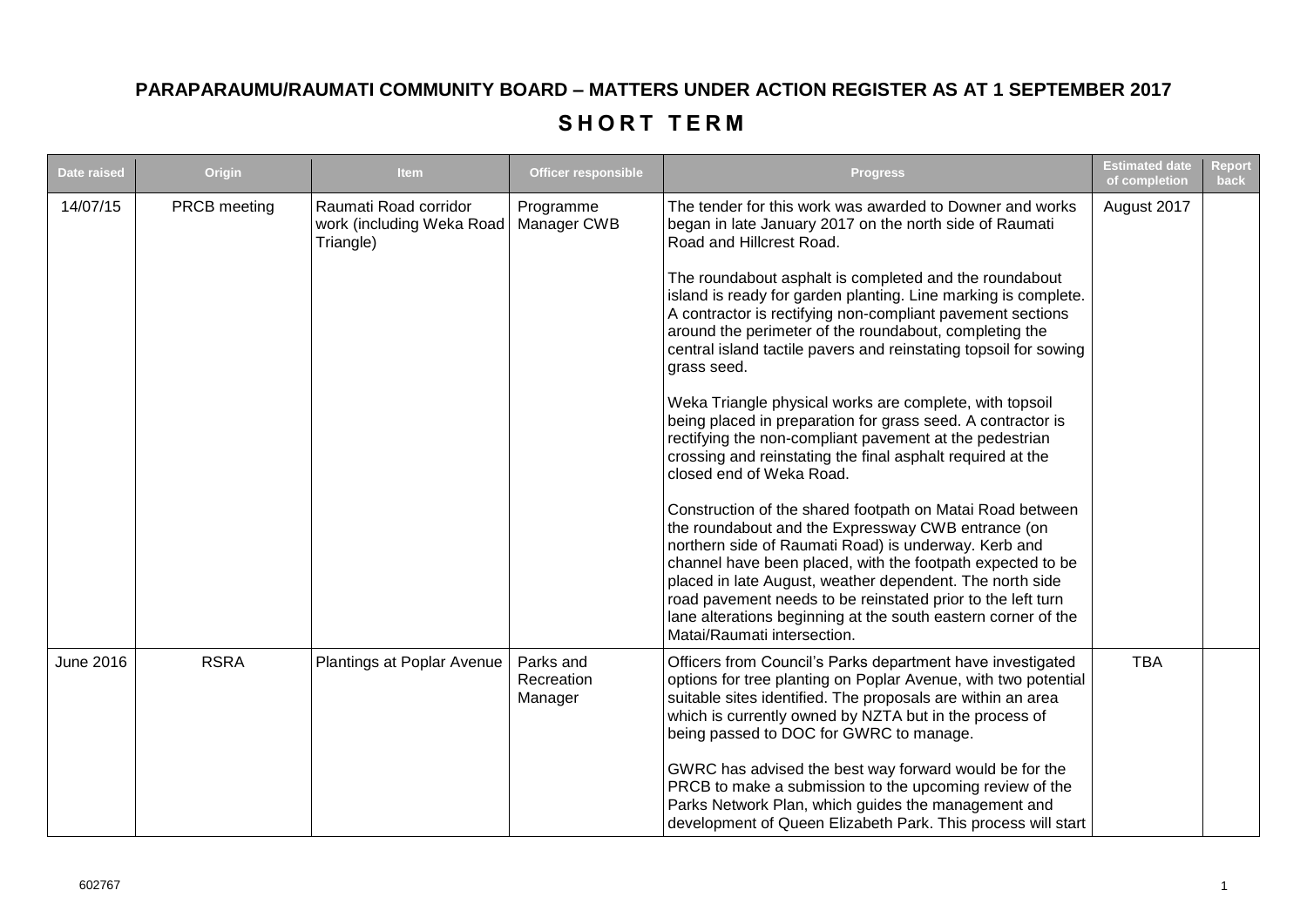| <b>Date raised</b> | Origin              | <b>Item</b>                                                                                                              | <b>Officer responsible</b>         | <b>Progress</b>                                                                                                                                                                                                                                                                                                                                                                                                                             | <b>Estimated date</b><br>of completion | <b>Report</b><br>back |
|--------------------|---------------------|--------------------------------------------------------------------------------------------------------------------------|------------------------------------|---------------------------------------------------------------------------------------------------------------------------------------------------------------------------------------------------------------------------------------------------------------------------------------------------------------------------------------------------------------------------------------------------------------------------------------------|----------------------------------------|-----------------------|
|                    |                     |                                                                                                                          |                                    | in this calendar year with the publication of a Discussion<br>Document, raising topics of interest in relation to the park<br>and inviting interested groups and members of the public to<br>comment. This will inform development of a Draft Plan, which<br>will be subject to further submissions.<br>GWRC's Parks Planner will register the PRCB's interest in<br>this matter and will advise the timeframes once they are<br>finalised. |                                        |                       |
| 21/03/17           | <b>PRCB</b> meeting | Identifying a location in<br>Paraparaumu which could<br>serve as a memorial to the<br>late Very Reverend John<br>Murray. | Dependent on<br>location selected  | The Senior Leadership Team is considering options and will<br>advise the Board once a decision is reached.                                                                                                                                                                                                                                                                                                                                  |                                        |                       |
| 09/05/17           | <b>PRCB</b> meeting | Public seating                                                                                                           | Dependant on<br>location selected  | The Community Board needs to identify where seats are<br>required and staff can investigate those suggestions.                                                                                                                                                                                                                                                                                                                              |                                        |                       |
| 01/08/17           | <b>PRCB</b> meeting | Noise from Kaitawa<br>Reserve basketball court                                                                           | Parks and<br>Recreation<br>Manager | Staff have a supplier sourcing materials to construct a<br>quieter back board, which will be custom-made to fit the<br>existing pole.                                                                                                                                                                                                                                                                                                       |                                        |                       |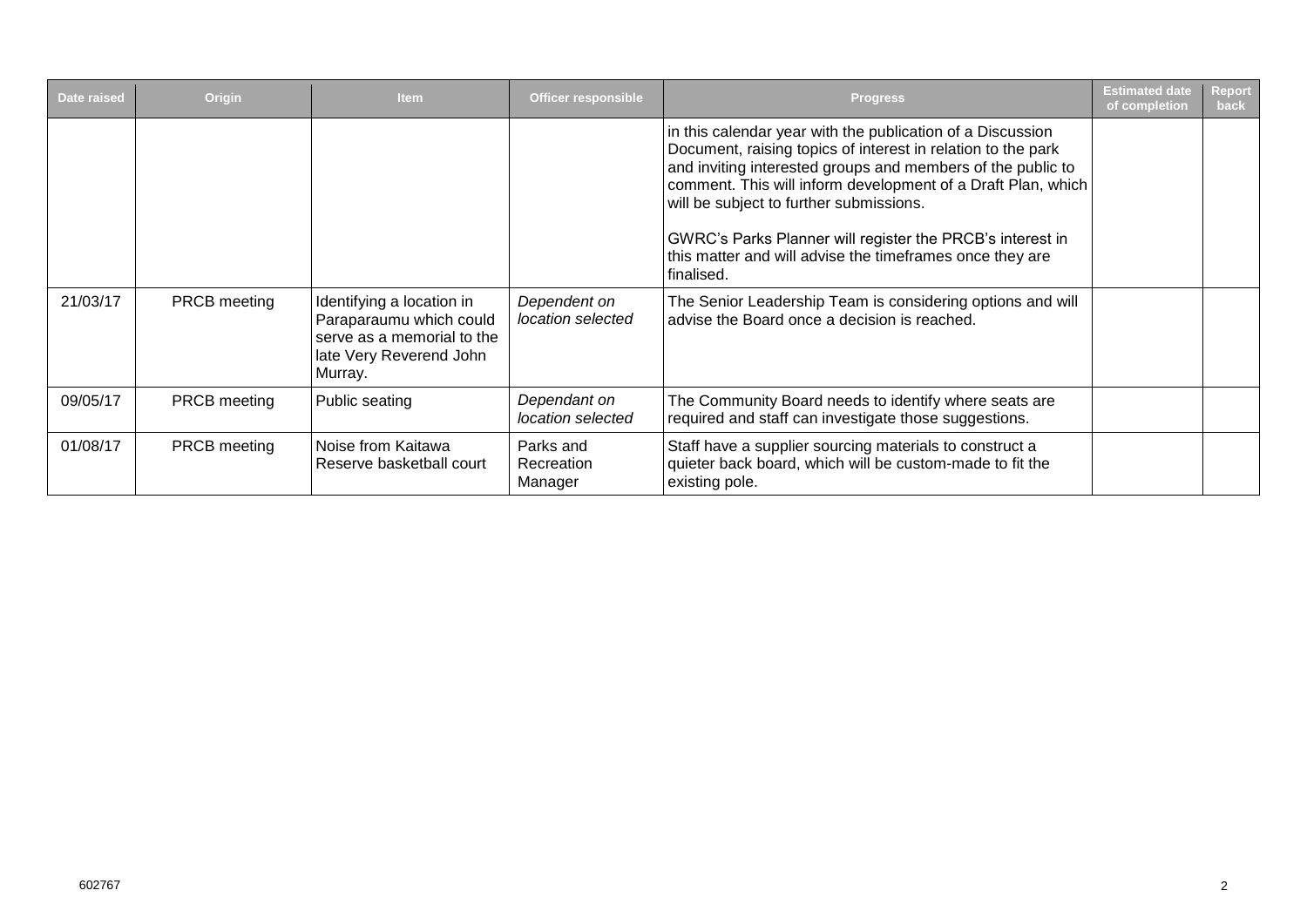## **PARAPARAUMU/RAUMATI COMMUNITY BOARD – MATTERS UNDER ACTION REGISTER AS AT 1 SEPTEMBER 2017**

## **L O N G T E R M**

| <b>Date raised</b> | Origin                                                                              | <b>Item</b>                                            | <b>Officer responsible</b>                               | <b>Progress</b>                                                                                                                                                                                                                                                                                                                                                                                                                                                                                                                                                                        | <b>Estimated date</b><br>of completion | Report<br>back |
|--------------------|-------------------------------------------------------------------------------------|--------------------------------------------------------|----------------------------------------------------------|----------------------------------------------------------------------------------------------------------------------------------------------------------------------------------------------------------------------------------------------------------------------------------------------------------------------------------------------------------------------------------------------------------------------------------------------------------------------------------------------------------------------------------------------------------------------------------------|----------------------------------------|----------------|
| Mid 2015           | LTP 2015-35                                                                         | Redevelopment of the<br>Raumati pool building          | Parks and<br>Recreation<br>Manager                       | For the present Long Term Plan this work is scheduled for<br>2018 - 2020. Timeframes will be reviewed as part of the LTP<br>review.                                                                                                                                                                                                                                                                                                                                                                                                                                                    | 2020                                   |                |
| Mid 2015           | LTP 2015-35                                                                         | Investment in a Performing<br>Arts Centre <sup>1</sup> | <b>Property Services</b><br>Manager                      | Good progress is being made with negotiations relating to<br>the funding and access agreement between the Council and<br>the College. It is anticipated the agreement will be presented<br>to Council shortly.                                                                                                                                                                                                                                                                                                                                                                         | 2016/17                                |                |
| 17/07/12           | Raumati South<br><b>Residents Association</b><br>public speaking at<br>PRCB meeting | Reduced speed through<br>Raumati South Village         | <b>Roading Network</b><br><b>Planning Team</b><br>Leader | Council is seeking confirmation of the list of roads that have<br>had requests for speed limit reviews.<br>For Paraparaumu/Raumati the draft list currently includes:<br>Waterfall Road, Valley Road, Poplar Avenue (west of the<br>Queen Elizabeth Park access track) Raumati Road and<br>Margaret Road (Raumati South shopping area), Matatua<br>Road extension and Garden Road, Rongamau Lane, Nikau<br>Palm Road, Killalea Place, Greendale Drive and Sea Poppy<br>Way.<br>Once the roads are confirmed the technical assessment and<br>stakeholder engagement process will begin. | mid 2017                               |                |
| 17/07/12           | PRCB meeting                                                                        | <b>Town Centres Project</b>                            | Infrastructure<br>Programme<br>Delivery Manager          | Paraparaumu<br>Work is going well on the upgrade of the Kāpiti Lights area.<br>We are working on two sites there: improvements to the<br>Coastlands Parade laneway and the area connecting<br>Coastlands with Kāpiti Lights:<br>Coastlands Parade laneway<br>Paving is underway and going well. Once the current section<br>is paved we intend to move pedestrians onto the new area<br>while we prepare and then pave the rest of the area. We'll<br>also be laying the foundations for the seats, bollards and                                                                       | Ongoing                                |                |

 1 Subject to an appropriate agreement about the community use of the centre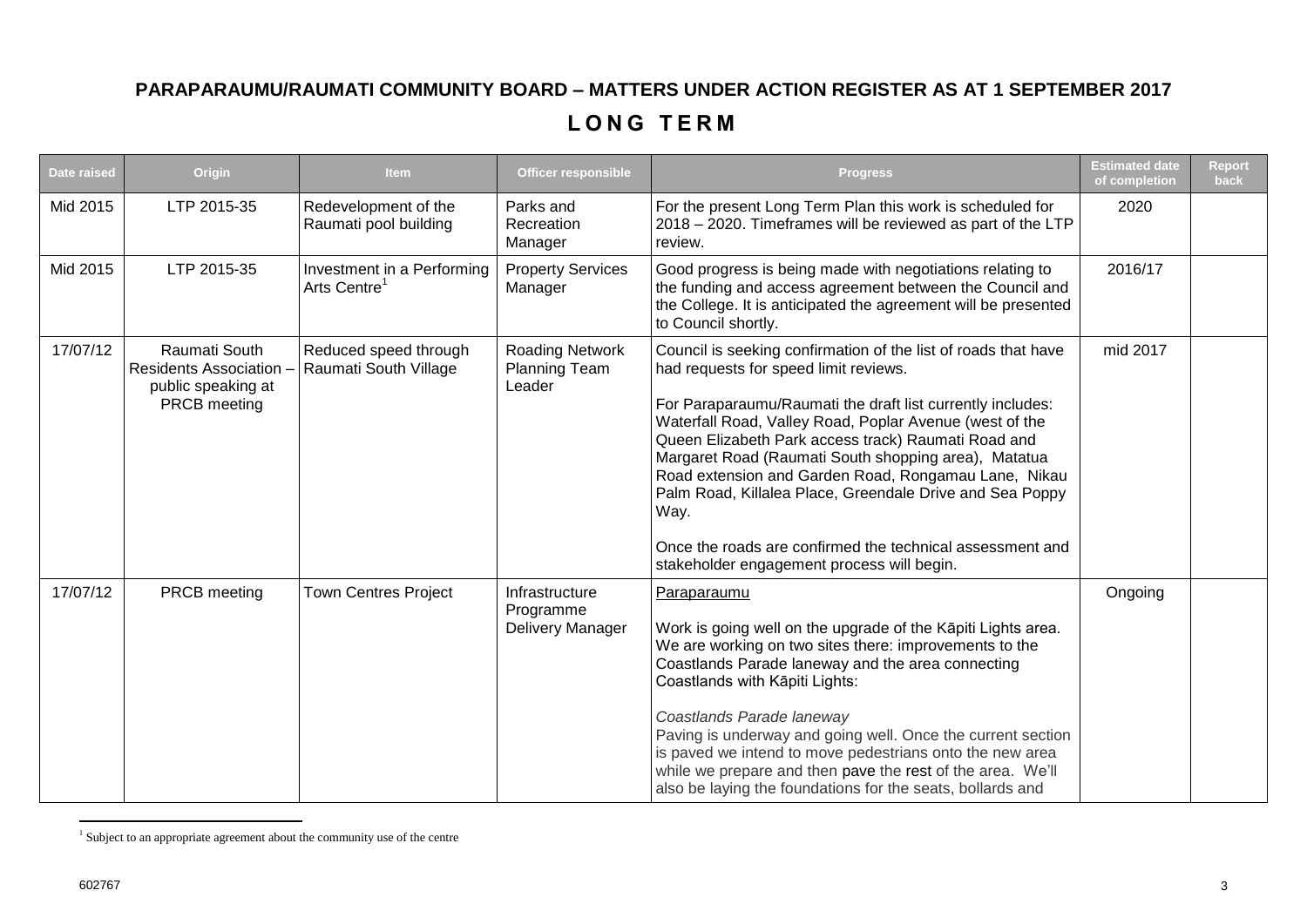| <b>Date raised</b> | Origin             | <b>Item</b>                                                                       | <b>Officer responsible</b>         | <b>Progress</b>                                                                                                                                                                                                                                                                                                                                                                                                                                                                                                                                                                                                                                                                                                                                                                                                                                                                                                                                                                                                      | <b>Estimated date</b><br>of completion | <b>Report</b><br>back |
|--------------------|--------------------|-----------------------------------------------------------------------------------|------------------------------------|----------------------------------------------------------------------------------------------------------------------------------------------------------------------------------------------------------------------------------------------------------------------------------------------------------------------------------------------------------------------------------------------------------------------------------------------------------------------------------------------------------------------------------------------------------------------------------------------------------------------------------------------------------------------------------------------------------------------------------------------------------------------------------------------------------------------------------------------------------------------------------------------------------------------------------------------------------------------------------------------------------------------|----------------------------------------|-----------------------|
|                    |                    |                                                                                   |                                    | rubbish bins that will be installed towards the end of the<br>project.<br>Coastlands/Kāpiti Lights connection<br>Progress has been slow in this area due to the high<br>groundwater table. Two areas of kerbing have been installed<br>and work will begin in early - mid September to lay the<br>foundations for the future installation of seats, bollards and<br>rubbish bins.<br>The aim is to finish work on these two stages in October,<br>subject to weather. Improvements at the State Highway 1<br>entrance to Kāpiti Lights, which will help to provide better<br>connections from the railway station to Kāpiti Lights and the<br>town centre, will commence later this year.<br>Rimu Road signalised pedestrian crossing<br>Details of the signalised pedestrian crossing on Rimu Road<br>are planned to be presented to the Community Board and<br>Council in September. This installation will help the Council<br>achieve its vision of establishing Rimu Road as the main<br>street of Paraparaumu. |                                        |                       |
|                    | PRCB meeting       | <b>Expressway Update</b>                                                          | <b>PRCB</b> members                | At the PRCB meeting of 22 November 2016 the following<br>appointments were made:<br>NZTA Expressway Community Liaison Group - Jonny<br>Best appointed as representative, Guy Burns appointed<br>as alternative representative<br>NZTA Neighbourhood Impact Forum for Leinster Avenue<br>- Kathy Spiers appointed as representative<br>NZTA Neighbourhood Impact Forum for Makarini Street<br>- Bernie Randall appointed as representative<br>A verbal update from each representative will be provided at<br>the meeting.                                                                                                                                                                                                                                                                                                                                                                                                                                                                                            | Ongoing                                |                       |
| <b>June 2016</b>   | <b>Board Chair</b> | Redevelopment Plan for<br>Maclean Park, including:<br>Public Art<br>Kapiti Island | Parks and<br>Recreation<br>Manager | The draft Maclean Park Management Plan, including the<br>draft development plan, is currently out for consultation. The<br>communications have been very clear that submissions are<br>sought on all aspects of both the draft management and draft                                                                                                                                                                                                                                                                                                                                                                                                                                                                                                                                                                                                                                                                                                                                                                  | Ongoing                                |                       |